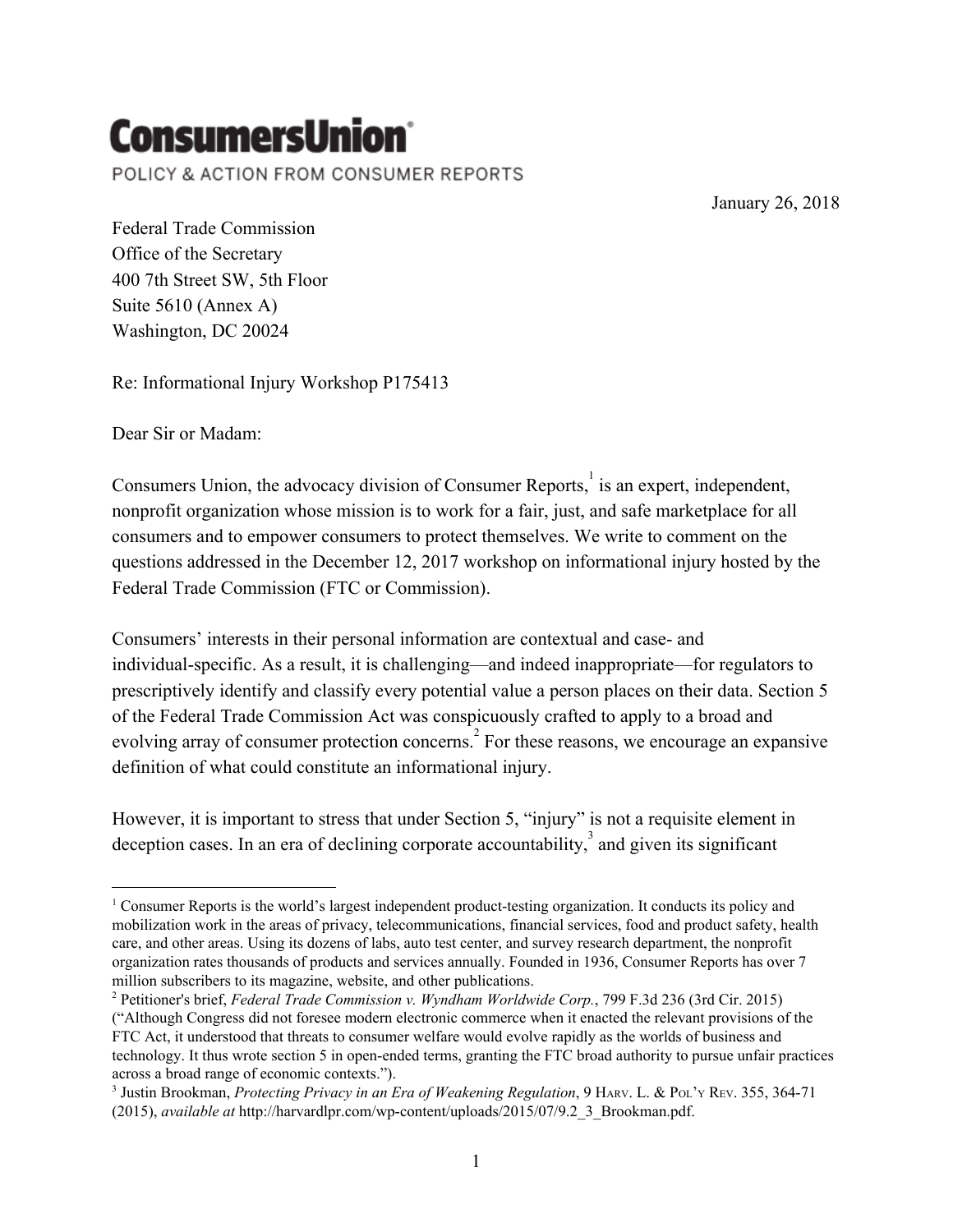existing legal and resource limitations, the Commission should not further hamstring itself in its mission to protect consumer interests. As such, we oppose any policy guidance to limit agency action in deception cases to instances where the Commission makes a subjective evaluation of consumer injury. Indeed, in deception cases, the deception *is* the injury because it distorts information in the marketplace, which hurts consumers and legitimate business alike.

And while *materiality* is a requisite element in deception cases, the Commission should not deviate from its long-standing policy that affirmative statements by companies are presumed to be material. Indeed, when a company chooses to describe a promote its practices in a certain manner, it can be presumed that the company has concluded that consumers find that information material to their decision-making.<sup>4</sup>

We recognize that deception can be tricky in the privacy realm because many consumers do not read privacy policies, which are often buried on websites, dozens of pages long, and/or written in legalese that is difficult to understand. In addition, most consumers would not even know to look for the privacy policies of the myriad companies that collection their information behind the scenes. However, companies should still be responsible for any claims they choose to make about their data practices. Further, the audience for privacy policies includes, not just consumers, but also policymakers, enforcement agencies, consumer groups, members of the media, academics, security and privacy tools, and nonprofits—all of whom monitor privacy policies for policy, consumer protection, and even investment purposes. Companies should not be able to reap political, public relations, or financial benefits from deceptive statements about privacy without being accountable to those most affected: consumers.

## **What are the qualitatively different types of injuries from privacy and data security incidents? What are some real life examples of these types of information injury to consumers and to businesses?**

As noted above, injury is not currently an element of deception and for good reason—the deception itself injures consumers and the marketplace and companies should bear responsibility for it.

Putting that aside, we encourage the Commission to employ an expansive definition of what constitutes an informational injury to consumers, and we agree with the five types of consumer informational injury that Acting Chairman Maureen Ohlhausen identified in her September 19th, 2017 speech announcing the informational injury workshop: deception injury or subverting consumer choice, financial injury, health or safety injury, unwarranted intrusion injury, and

<sup>4</sup> *FTC Policy Statement on Unfairness*, FED. TRADE COMM'<sup>N</sup> (Dec. 17, 1980),

https://www.ftc.gov/public-statements/1980/12/ftc-policy-statement-unfairness.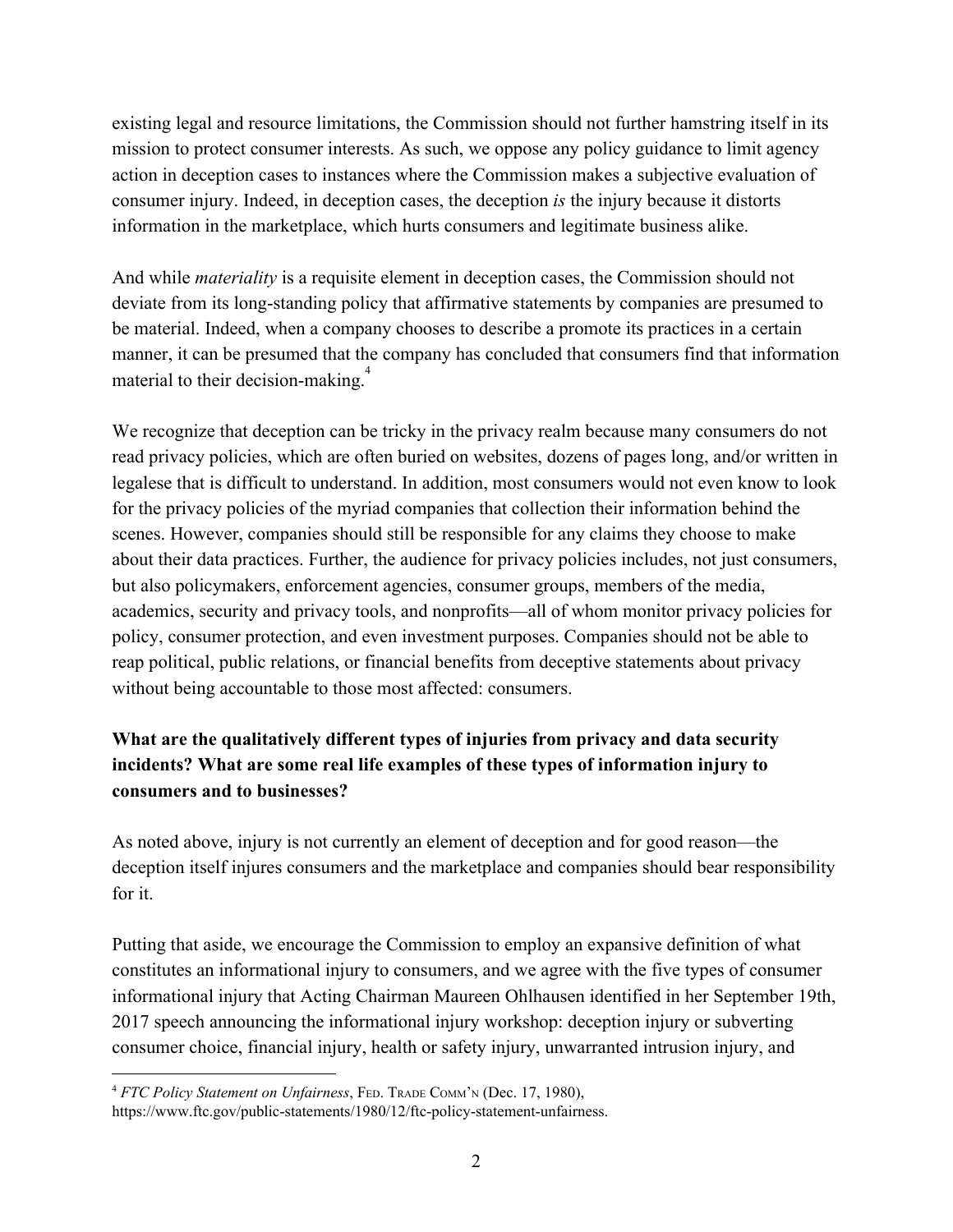reputational injury.<sup>5</sup> However, we disagree with the Acting Chairman's views in certain respects. First, the suggestion that the FTC must make its own assessment of injury prior to bringing a "subverting consumer choice" case. Instead, we suggest that the FTC rely on whether or not companies contravened their affirmative statements in order to assess whether the consumer's preferences were violated.

Additionally, we suggest that the FTC adopt an expansive view of what constitutes an "unwarranted intrusion" such that it takes into account sensitive information and invasive intrusions on a consumer's privacy. For example, in the *Vizio* case, second-by-second information about the video displayed on a consumer's TV was collected and then combined with specific demographic information, such as sex, age, income, marital status, household size, education level, home ownership, and household value. <sup>6</sup> In robocall cases, machine-generated telephone solicitations are invading consumer's homes and privacy.<sup>7</sup> And in a series of cases involving *Aaron's* rent-to-own computers, the companies enabled spyware on the rentals that monitored computers in their homes.<sup>8</sup> These types of practices are all harmful and highly invasive, and should be viewed as actionable injury under the FTC Act.

Any efforts to narrow the application of the FTC Act would be unwise in an era when it is harder and harder to discern companies' privacy practices and hold them accountable, and when the types of privacy harms in the marketplace have rapidly proliferated. In this regard, Consumers Union offers two ideas to strengthen privacy accountability in this country. First, consumers need better information and tools to evaluate and compare privacy choices. To that end, Consumer Reports and its partners have developed The Digital Standard, an open standard for testing products for privacy and security in order to help consumers make informed decisions in the marketplace. The testing includes assessments of a company's stated privacy practices in both the user interfaces and in their privacy policies. This effort depends on the transparency that

<sup>5</sup> Maureen K. Ohlhausen, *Painting the Privacy Landscape: Informational Injury in FTC Privacy and Data Security Cases*, FED. TRADE COMM'<sup>N</sup> (Sept. 19, 2017),

https://www.ftc.gov/system/files/documents/public\_statements/1255113/privacy\_speech\_mkohlhausen.pdf. <sup>6</sup> VIZIO to Pay \$2.2 Million to FTC, State of New Jersey to Settle Charges It Collected Viewing Histories on 11 *Million Smart Televisions without Users' Consent*, FED. TRADE COMM'<sup>N</sup> (Feb. 6, 2017),

https://www.ftc.gov/news-events/press-releases/2017/02/vizio-pay-22-million-ftc-state-new-jersey-settle-charges-it. <sup>7</sup> Maureen Mahoney, *Fed Up with Robocalls? Here's What You Can Do Right Now*, CONSUMERS UNION (July 21, 2017), http://consumersunion.org/campaign-updates/fed-up-with-robocalls-heres-what-you-can-do-right-now/. <sup>8</sup> *See e.g., Aaron's*, FTC File No. 122-3264 (2013),

https://www.ftc.gov/enforcement/cases-proceedings/122-3256/aarons-inc-matter.

<sup>9</sup> The Digital Standard (theDigitalStandard.org) was launched on March 6th, 2017 and is the result of a collaboration with our cybersecurity partners, Disconnect, Ranking Digital Rights, and the Cyber Independent Testing Lab. The Standard is designed to hold companies accountable and equip Consumer Reports and other organizations to test and rate products for how responsibly they handle our private data. This is a collaborative and open source effort. The Standard is designed to empower consumers to make informed choices about the connected products, apps, and services consumers use everyday.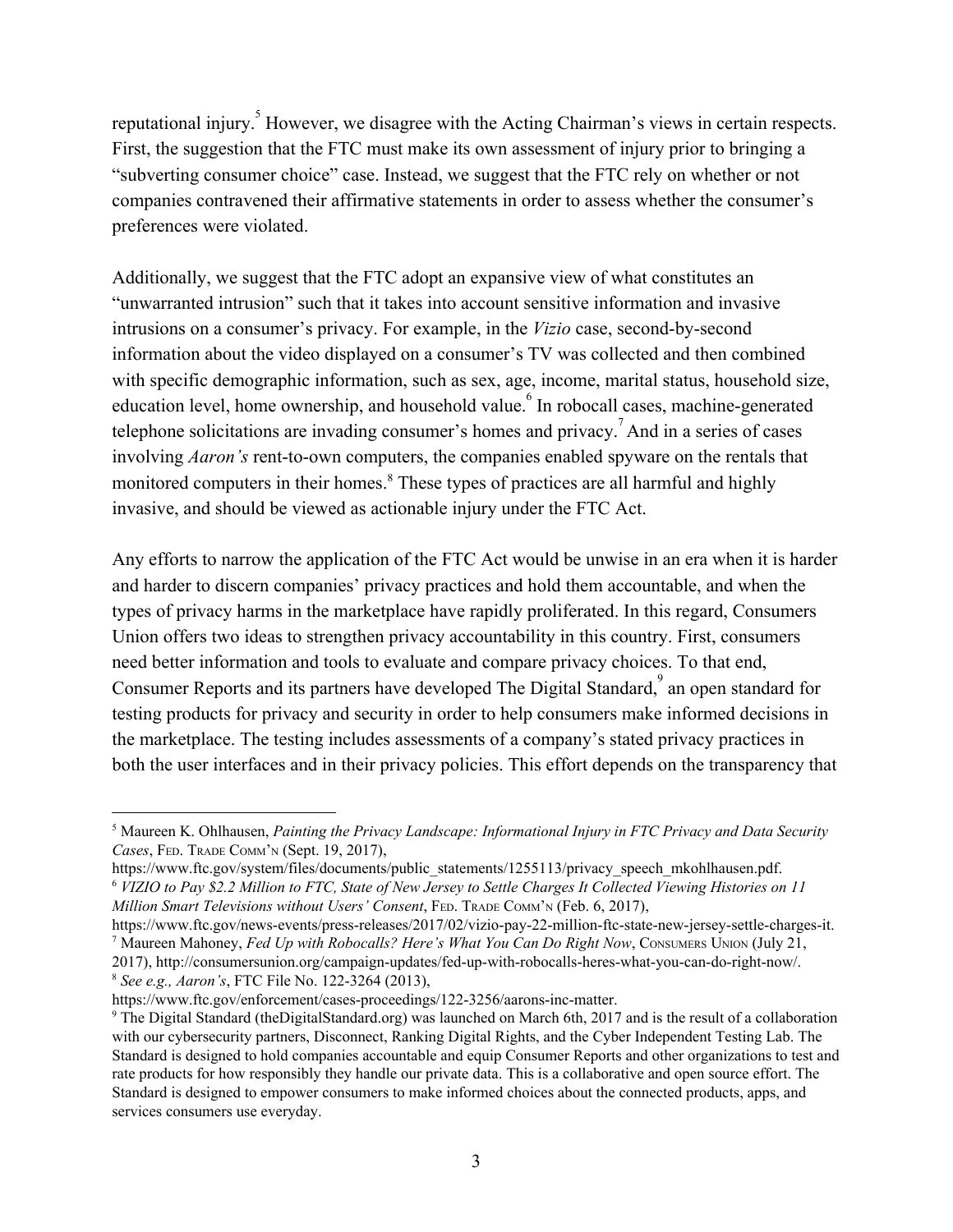privacy policies and user interfaces provide consumers. In addition, one of the important criteria under our Digital Standard<sup>10</sup> is that the user can see and control everything the company knows about the individual. In order for a company's data practices to be responsible under the Standard, the company must enable the consumer to be able to know to know what user information the company is collecting, the company only requests and collects information that is needed to make the product or service work correctly, and the company explicitly discloses every way in which it uses the individual's data.<sup>11</sup>

Second, the unfairness statement, $^{12}$  which was published in 1980, needs to be updated and modernized to reflect the broader harms that consumers face. For instance, under "Consumer Injury" the unfairness statement states: "In most cases a substantial injury involves monetary harm, as when sellers coerce consumers into purchasing unwanted goods or services or when consumers buy defective goods or services on credit but are unable to assert against the creditor claims or defenses arising from the transaction."<sup>13</sup> This statement reflects an undue focus on monetary harms and does not reflect the kinds of harms that proliferate and are at issue in many FTC cases, like *Aaron's*, *Vizio*, and others. The unfairness statement must be updated to reflect the realities of a post-internet, Internet of Things, Artificial Intelligence, and otherwise highly connected world.

## **How do businesses evaluate the benefits, costs, and risks of collecting and using information in light of potential injuries? How do they make tradeoffs? How do they assess the risks of different kinds of data breach? What market and legal incentives do they face, and how do these incentives affect their decisions?**

Businesses are run by humans, and humans exhibit a natural human tendency to overestimate a small chance of something good happening and to underestimate the chances of something bad happening.<sup>14</sup> This is a core tenet of behavioral economics, and explains why people play the lottery despite the odds and decreasing marginal value of money, or do not buckle their seat belts despite the low costs and tremendous risk. Translated to data privacy, companies will tend to undervalue data security, and undervalue data minimization as well, discounting the likelihood of a security event, but overly optimistic about the potential for found wealth in data troves. Therefore, consumer protections framework should reflect the reality of human nature, and align

<sup>&</sup>lt;sup>10</sup> *The Standard*, THE DIGITAL STANDARD, https://www.thedigitalstandard.org/the-standard. <sup>11</sup> *Id*.

<sup>12</sup> *FTC Policy Statement on Unfairness*, FED. TRADE COMM'<sup>N</sup> (Dec. 17, 1980),

https://www.ftc.gov/public-statements/1980/12/ftc-policy-statement-unfairness. <sup>13</sup> *Id*.

<sup>14</sup> Klaus Mathis & Ariel David Steffen, *From Rational Choice to Behavioural Economics*, UNIV. OF LUCERNE (2015) https://www.unilu.ch/fileadmin/fakultaeten/rf/mathis/Dok/1\_Mathis\_Steffen\_From\_Rational\_Choice\_to\_Behaviour al\_Economics.pdf.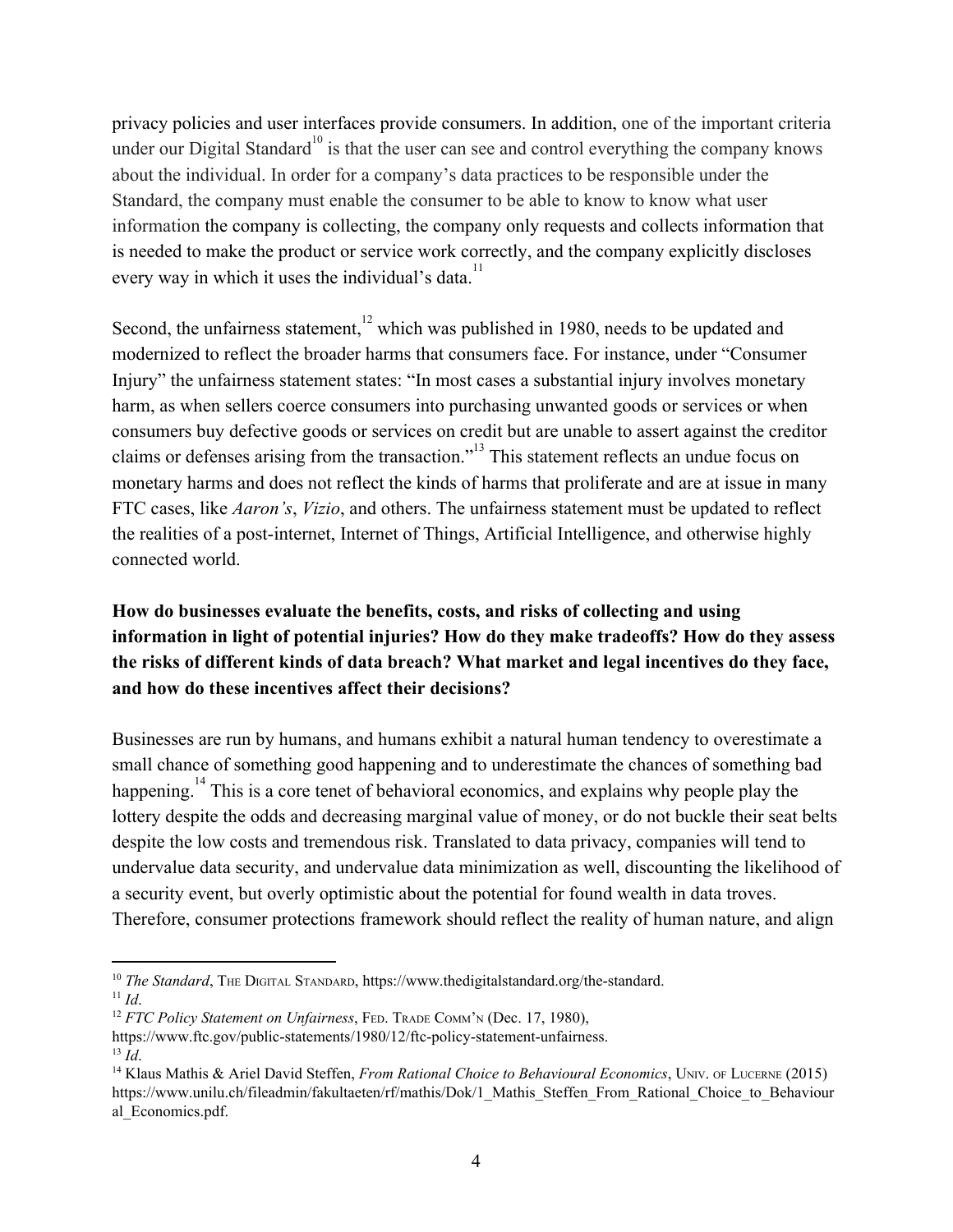incentives to account for irrational tendencies. Company tendencies to undervalue security are exacerbated by weak data security standards that do not fully require them to bear the societal cost of data breaches; the FTC lacks the authority to leverage penalties in most cases and it is difficult to tie identity theft to individual data breaches, which means that companies are insufficiently incentivised from implementing reasonable data security.

It is clear from the neverending spate of data breach incidents—many of which were preventable by basic security hygiene<sup>15</sup>—that companies are not sufficiently protecting the data under their control. And the failure to sufficiently protect the privacy and security of users injures consumers. This torrent of data breaches is concrete evidence that companies are not sufficiently internalizing risks of data exposure (even before the announcement of the Equifax data breach, a Pew poll in January of 2017 found that nearly two-thirds of Americans have experienced some sort of data theft<sup>16</sup>). And the harm from these data breaches are not only pervasive  $17$  but also expensive (in 2016 alone, the Department of Justice found that the estimated cost of identity theft amounted to  $$15.4$  billion).<sup>18</sup>

There is also a clear divide between consumer-facing companies and non-consumer-facing ones and how they respond to public pressure regarding the collection and security of their data. Whether or not the company is consumer facing is an indication of whether or not reputational injury is a deterrent (albeit, often an insufficient one) for failing to adequately protect consumer data. For instance, in 2016 the rideshare app Uber released an update that allowed the app to track users' locations for at least five minutes after their Uber ride had actually ended (if not constantly).<sup>19</sup> After sustained public outcry, the company finally eliminated the feature in an

<sup>15</sup> *90% of Data Breaches are Avoidable*, ONLINE TRUST ALLIANCE (Feb. 2, 2012),

https://www.cybersecurityintelligence.com/blog/90-of-data-breaches-are-avoidable-1003.html ("Ninety one percent of data breaches that occurred from January to August of 2015 could have easily been prevented using simple and well-established security practices, such as applying software patches to a server, encrypting data or ensuring employees do not lose their laptops…"); *see, e.g.*, Meghan Kloth Rohlf, *Yahoo Data Breaches: A Lesson in What Not to Do*, LEXOLOGY (March 2, 2017),

https://www.lexology.com/library/detail.aspx?g=cdf1c89f-75bf-4524-8e3e-6425529a7349 ("...in 2013, when the first data breach occurred, Yahoo was still using a discredited technology for data encryption known as MD5. The weaknesses of MD5 had been known by security experts and hackers for more than a decade and public warnings had been issued advising that MD5 was "unsuitable for future use.""); Lily Hay Newman, *Equifax Of icially Has No Excuse*, WIRED (Sept. 14, 2017), https://www.wired.com/story/equifax-breach-no-excuse/ ("...Equifax has confirmed that attackers entered its system in mid-May through a web-application vulnerability that had a patch available in March").

<sup>&</sup>lt;sup>16</sup> Kenneth Olmstead & Aaron Smith, *Americans and Cybersecurity*, PEW RESEARCH CTR. (Jan. 26, 2017), http://www.pewinternet.org/2017/01/26/americans-and-cybersecurity/.

<sup>&</sup>lt;sup>17</sup> 86% of identity theft victims experienced the fraudulent use of existing account information. Erika Harrell,

*Victims of Identity Theft*, BUREAU OF JUSTICE STATISTICS (Sept. 27, 2015),

https://www.bjs.gov/index.cfm?ty=pbdetail&iid=5408.

<sup>18</sup> *Id*.

<sup>19</sup> Andrew J. Hawkins, *Uber Wants to Track Your Location Vene When Youre Not Using the App*, THE VERGE (Nov. 30, 2016), https://www.theverge.com/2016/11/30/13763714/uber-location-data-tracking-app-privacy-ios-android.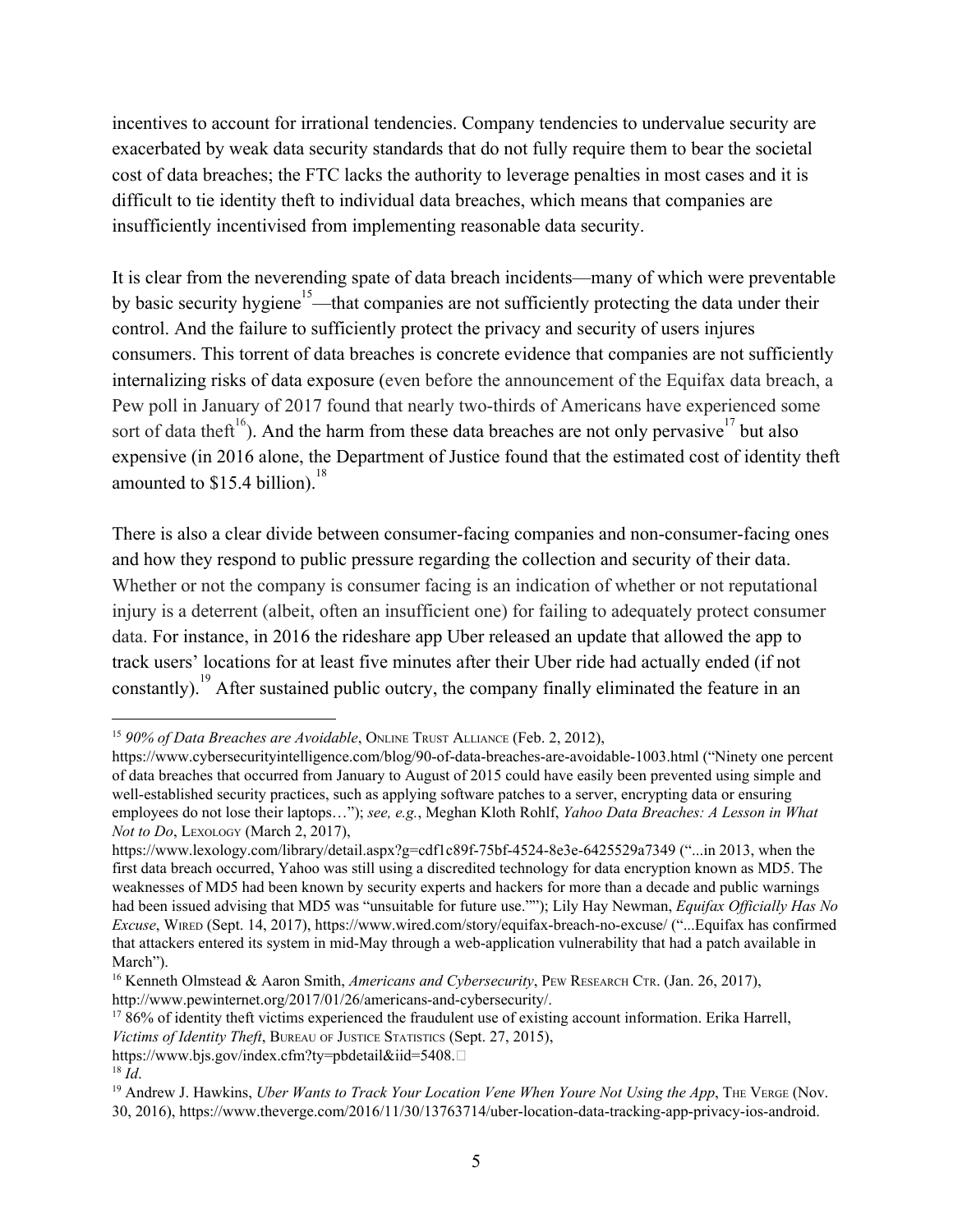update in mid-2017. $^{20}$  In comparison, a company like Equifax is mostly non-consumer-facing and thus has little incentive to respond to the public and their concerns about their private data being secure. In the fall of 2017, the company announced that the personal information belonging to over 145 million Americans had been breached, including information such a names, addresses, Social Security numbers, dates of birth, and credit card and credit dispute information.<sup>21</sup> In the former case, the company expanded its reach to collect more and highly personal location data about their users and later changed their practices due to pushback from the public. By contrast, in the latter instance, a company that controls highly personal information about millions of Americans but does not answer to these individuals failed to protect their information. In response to strong pressure from Consumers Union and its activists, <sup>22</sup> as well as partner organizations, the credit reporting giant did make *some* remediation following the breach.<sup>23</sup> However, consumers still lack control over the security of their highly personal information that companies like Equifax and others control and use.

## **How do consumers perceive and evaluate the benefits, costs, and risks of sharing information in light of potential injuries? What obstacles do they face in conducting such an evaluation? How do they evaluate tradeoffs?**

Although consumers have clear preferences about what data is collected about them and how it is used, they are unable to effectively evaluate the costs and benefits of sharing their personal data, due in part to the opacity of data flows which further hampers an individual's ability to meaningfully evaluate privacy risks and potential benefits.<sup>24</sup> In many cases, companies acquire information about consumers from an intermediary, such as the marketing technology and services company Acxiom, and use this information without the individual's knowledge or control. Compounding these issues, it is hard for consumers to evaluate the future risk to their privacy against immediate conveniences (and possess the same cognitive biases discussed in the previous section).

<sup>24</sup> Aaron Alva, *Cross-Device Tracking: Measurement and Disclosures*, FED. TRADE COMM'<sup>N</sup> (Jan. 5, 2017),

<sup>20</sup> Dustin Volz, *Uber to End Post-Trip Tracking of Riders as Part of Privacy Push*, REUTERS (Aug. 29, 2017), https://www.reuters.com/article/us-uber-privacy/uber-to-end-post-trip-tracking-of-riders-as-part-of-privacy-push-id USKCN1B90EN.

<sup>21</sup> Winnie Sum, *2.5 Million More Americans Added to the Equifax Security Leak, What to do Now*, FORBES (Oct. 2, 2017),

https://www.forbes.com/sites/winniesun/2017/10/02/what-you-should-do-now-after-the-equifax-security-leak/#5a1e 4de42123.

<sup>22</sup> *Equifax Security Breach Petition*, CONSUMER REPORTS,

https://action.consumerreports.org/equifax 20171010 petition.

<sup>23</sup> Jeff Blyskal, *Is Equifax's Free ID Protection Service Good Enough?*, CONSUMER REPORTS (Oct. 6, 2017), https://www.consumerreports.org/identity-theft/is-equifaxs-free-id-protection-service-good-enough/.

https://www.ftc.gov/news-events/blogs/techftc/2017/01/cross-device-tracking-measurement-disclosures; and see

Kate Kaye, *FTC's Cross-Device Study Reveals Opacity of Data-Sharing Practices*, ADAGE (Jan. 6, 2017), http://adage.com/article/privacy-and-regulation/ftc-s-cross-device-study-reveals-opacity-data-practices/307392/.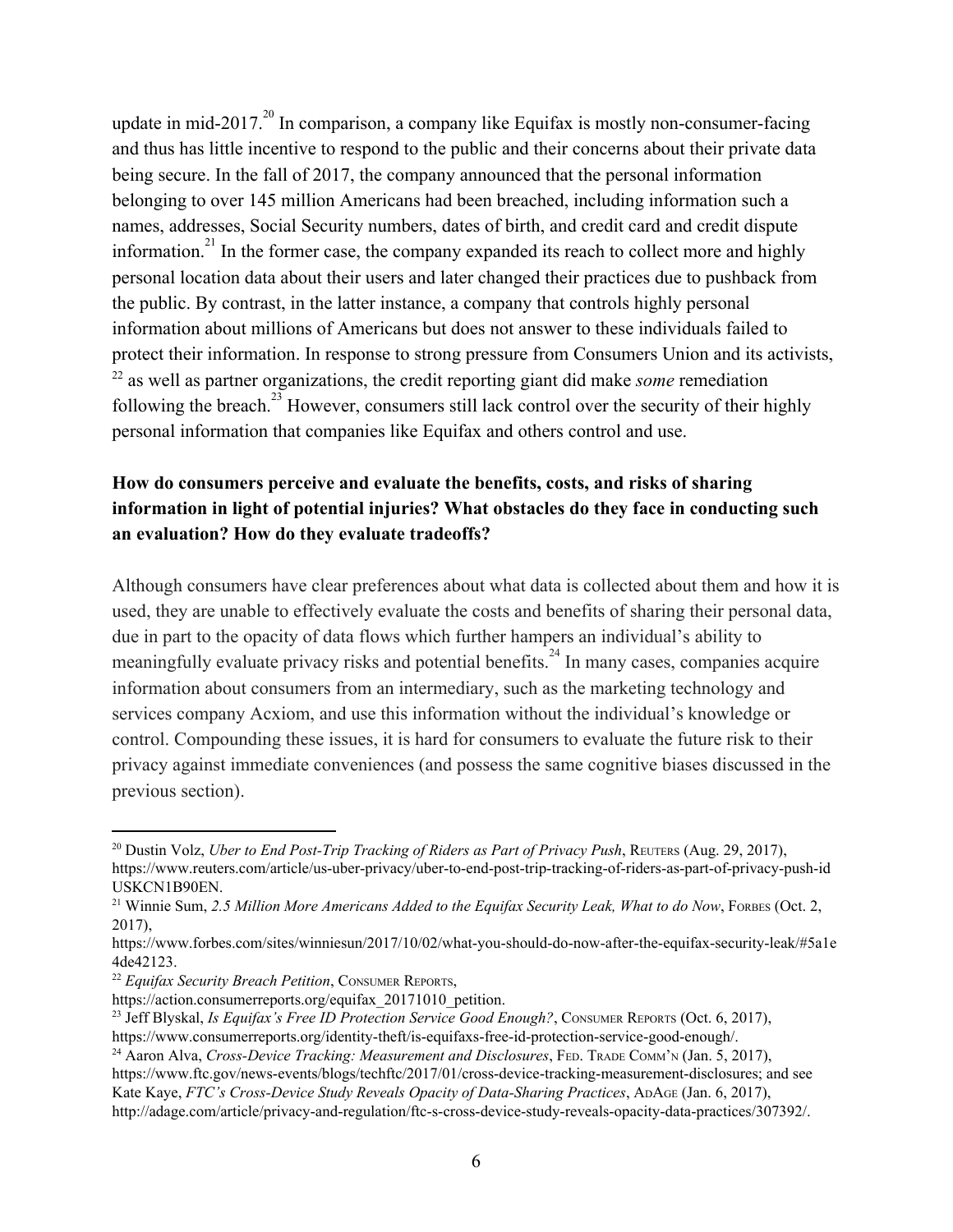Consumers have preferences about their data and are very concerned about their privacy. For example, Consumer Reports' survey found that 92% of Americans think companies should get permission before sharing or selling users' online data and that 70% of Americans lack confidence that their personal information is private and secure.<sup>25</sup> In addition, 88% of individuals say it is important that they not have someone watch or listen to them without their permission.<sup>26</sup> A Mozilla study found that a third of people feel like they have no control of their information online; $2<sup>7</sup>$  and, a study from Pew noted that respondents "regularly expressed anger about the barrage of unsolicited emails, phone calls, customized ads, or other contacts that inevitably arises when they elect to share some information about themselves."<sup> $28$ </sup> The majority of consumers (74%) find it is "very important" to be in control of who can get information about them.<sup>29</sup> In addition, 67% of consumers highly value not having "someone watch you or listen to you without your permission" and 65% of consumers think it is "very important" to control what information is collected about them.<sup>30</sup> Indeed, this is not a new sentiment for consumers: a Pew research poll in 2014 found that 91% of adults "'agree' or 'strongly agree' that consumers have lost control over how personal information is collected and used by companies. $31$ <sup>31</sup> Consumers desire the ability to limit data collection, detrimental uses, and unnecessary retention and sharing, but lack the ability to easily and efficiently exercise those preferences.

These concerns have a tangible effect on how consumers conduct themselves online. The National Telecommunications & Information Administration's analysis of recent data shows that Americans are increasingly concerned about online security and privacy at a time when data breaches, cybersecurity incidents, and controversies over the privacy of online services have become more prominent.<sup>32</sup> These concerns are prompting some Americans to limit their online

<sup>25</sup> *Consumers Less Confident About Healthcare, Data Privacy, and Car Safety, New Survey Finds*, CONSUMER REPORTS (May 11, 2017),

https://www.consumerreports.org/consumer-reports/consumers-less-confident-about-healthcare-data-privacy-and-ca r-safety/.

<sup>26</sup> Mary Madden & Lee Rainie, *Americans' Attitudes About Privacy, Security, and Surveillance*, PEW RESEARCH CTR. (May 20, 2015),

http://www.pewinternet.org/2015/05/20/americans-attitudes-about-privacy-security-and-surveillance/.

<sup>27</sup> *Hackers, Trackers, and Snoops: Our Privacy Survey Results*, MOZILLA (Mar. 9, 2017),

https://medium.com/mozilla-internet-citizen/hackers-trackers-and-snoops-our-privacy-survey-results-1bfa0a728bd5. <sup>28</sup> Lee Rainie & Maeve Duggan, *Privacy and Information Sharing*, PEW RESEARCH CTR. (Jan. 14, 2016),

http://www.pewinternet.org/2016/01/14/privacy-and-information-sharing/.

<sup>29</sup> *See Americans' Attitudes*, supra note 26.

<sup>30</sup> *Id*.

<sup>31</sup> Mary Madden, *Public Perceptions of Privacy and Security in the Post-Snowden Era*, PEW RESEARCH CTR. (Nov. 12, 2014), http://www.pewinternet.org/2014/11/12/public-privacy-perceptions/.

<sup>32</sup> Rafi Goldberg, *Lack of Trust in Internet Privacy and Security May Deter Economic and Other Online Activities*, NAT'<sup>L</sup> TELECOM. & INFO. ADMIN. (May 13, 2016),

https://www.ntia.doc.gov/blog/2016/lack-trust-internet-privacy-and-security-may-deter-economic-and-other-onlineactivities.